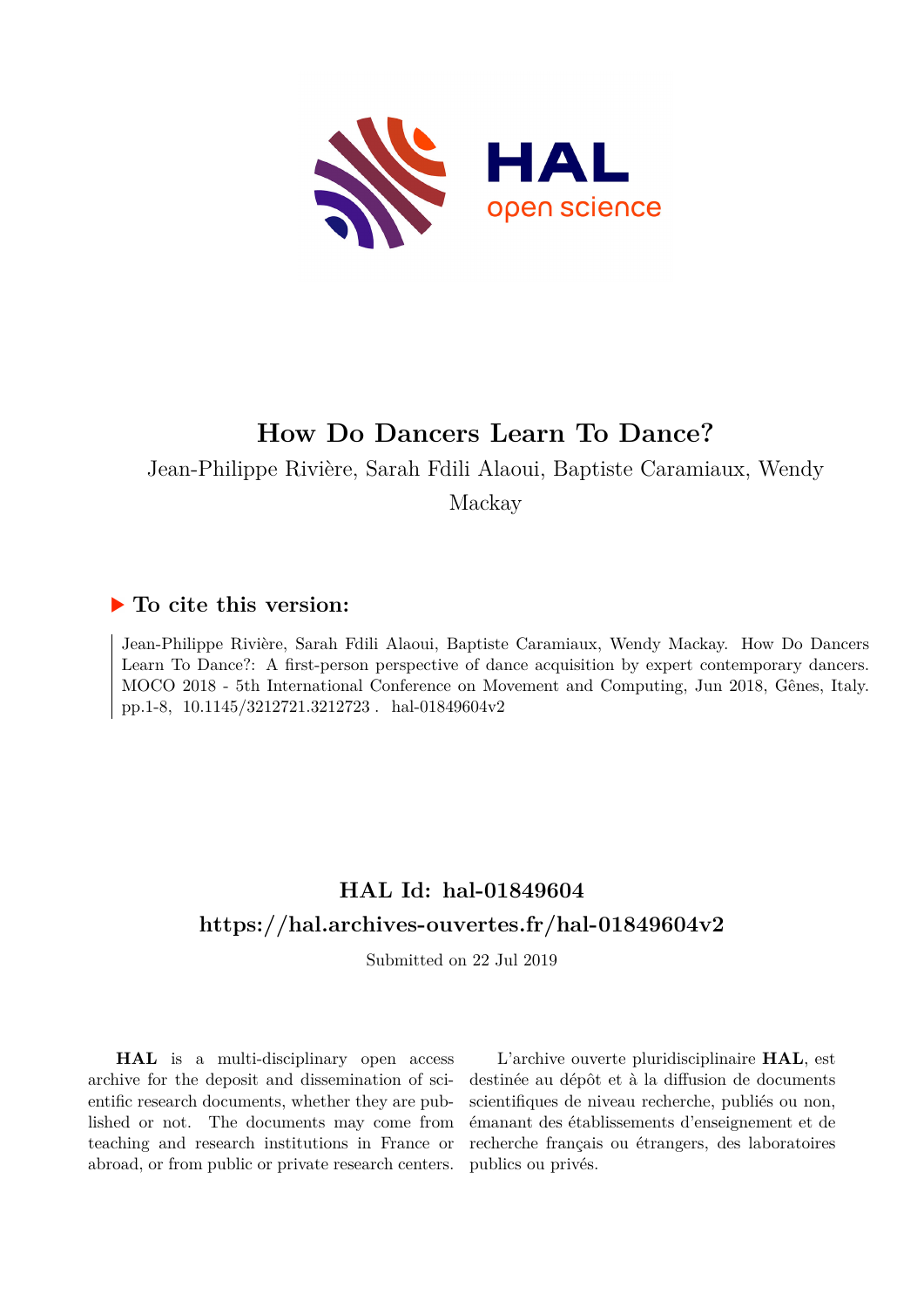# **How Do Dancers Learn To Dance?**

A first-person perspective of dance acquisition by expert contemporary dancers

Jean-Philippe Rivière Sarah Fdili Alaoui Baptiste Caramiaux Wendy Mackay

Univ. Paris-Sud, CNRS,

Inria, Université Paris-Saclay F-91400 Orsay, France

{riviere,caramiaux,saralaoui,mackay}@lri.fr

# **ABSTRACT**

We are interested in supporting motor skill acquisition in highly creative skilled practices such as dance. We conducted semi-structured interviews with 11 professional dancers to better understand how they learn new dance movements. We found that each dancer engages in a set of operations, including imitation, segmentation, marking, or applying movement variations. We also found a progression in learning dance movements composed of three steps consistently reported by dancers: *analysis*, *integration* and *personalization*. In this study, we aim to provide an empirical foundation to better understand the acquisition of dance movements from the perspective of the learner.

# **ACM Classification Keywords**

H.5.m. Information Interfaces and Presentation (e.g. HCI): Miscellaneous; J.5 Arts And Humanities: Performing arts (e.g., dance, music)

# **Author Keywords**

dance, motor learning, skill acquisition, first-person perspective

# **INTRODUCTION**

Dance involves some of the richest movement-related skills that a human can achieve. Dancers have to combine athletic performance, in order to execute complex dance techniques, with expression and aesthetics. Reaching such level of expertise in movement production demands an extensive practice of a wide variety of movements in addition to feedback from educators and peers. Nonetheless, the ways in which dancers perceive their learning pathways and the mechanisms involved remain poorly understood.

Understanding how dancers learn movements can be approached through the lens of motor skill acquisition, a set of processes by which one is able, through practice, to perform motor tasks better, faster, and more accurately than "baseline"

Authors' version. Paper published at MOCO 2018. 5th International Conference on Movement and Computing. June 28–30, 2018, Genoa, Italy.. DOI: <https://doi.org/10.1145/3212721.3212723>

[26]. Baseline should be understood as the performance level of the same motor tasks by any individuals that would perform them. Hence, motor skill learning relies intensively on practice, which means the repetition of a motor task and its variations.

According to Ericsson, the acquisition of expert skills such as those of music and dance involves a certain type of practice that he calls "*deliberate practice*", which is the "*individuals' prolonged efforts to improve performance*" [9]. Therefore, expert skill learners are not only "doing" motor tasks but they are deliberately and intentionally engaged in performing them with attention and motivation.

In the context of dance, movement acquisition relies on practice that can be heavily influenced by traditions carried by the dance educator [8] and the type of dance [17]. As Enghauser states "*these traditions come to represent the accepted practices, standards, and overall identity of dance learning and teaching*". Another difficulty for dance educators is that dancers have different learning styles and different prior knowledge which requires individualized instructions and approaches to practice [30].

The literature on dance pedagogy is primarily focused either on the perspective of the teacher or on the impact of motor skill acquisition. However, discussion of the practical results of the techniques and mechanisms in play during the training of dancers is largely neglected in the literature.

We propose that the study of dance movement acquisition should begin with an understanding of how dancers perceive their own learning pathways.

To tackle this lack of empirical work we propose to study the perspective of professional contemporary dancers during dance movement acquisition. Our contributions are two-fold: 1) We identify a set of learning techniques used by dancers during their training and 2) we highlight consistent steps and mechanisms involved in the learning pathways of different dancers.

The paper is organized as follows. In the next section we review related work on motor skill learning applied to dance and qualitative methodology to investigate dance acquisition. We then describe our method, which relies on semi-structured interviews and grounded theory analysis. We report the results on the learning processes we obtained through the interviews.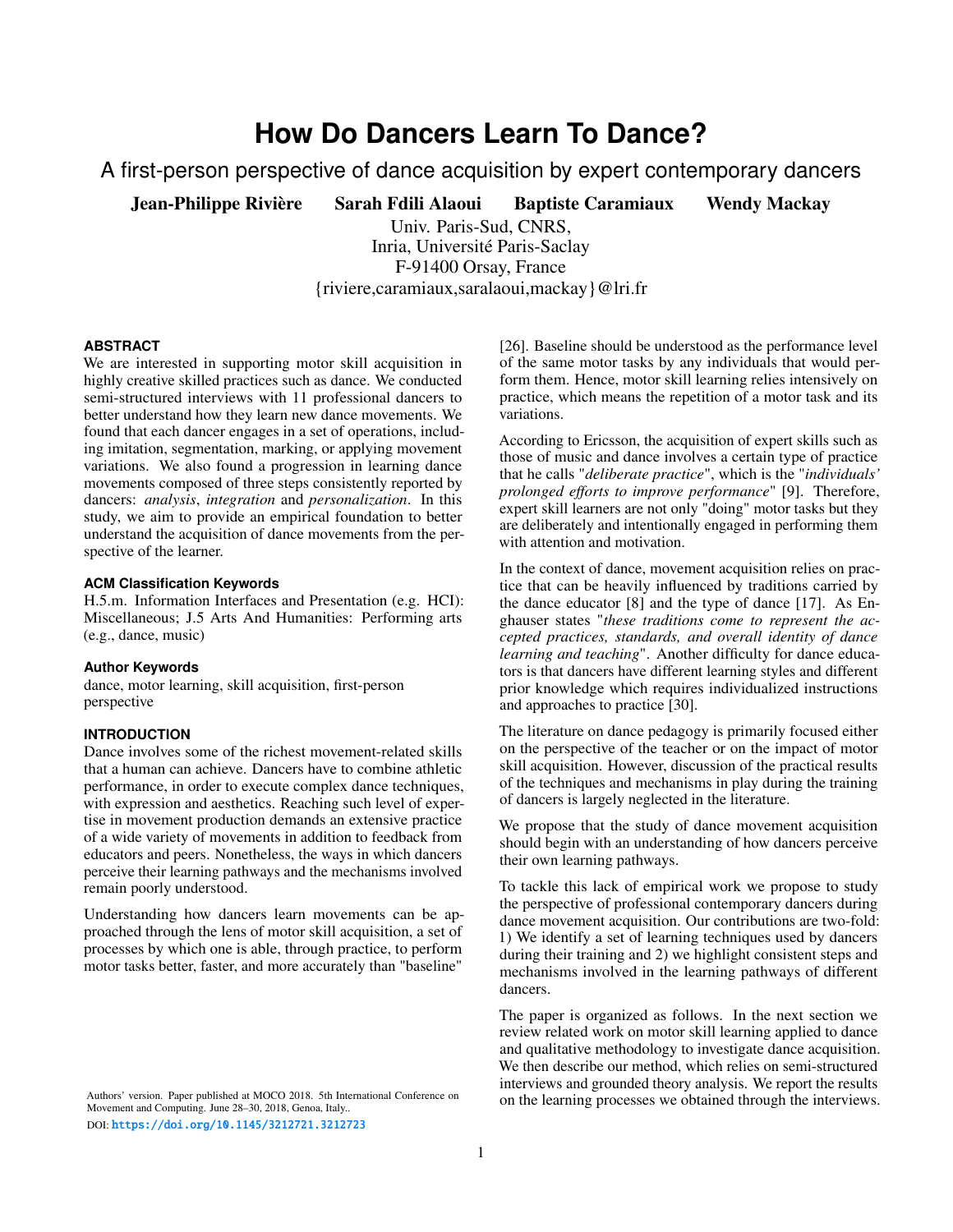Finally, we discuss the results and how they can inform the design of learning support technologies.

#### **RELATED WORK**

#### **Motor skill learning in dance**

Nemecek et al. detailed and cataloged peer-reviewed articles related to teaching and techniques in dance medicine and science [20]. They reviewed 59 peer-reviewed publications and organized them into three categories: analytical studies, descriptive studies and experimental studies. From these categories, they drew up three tables. In each table, they classified papers under four main themes: participant health, teaching effectiveness, quality of learning and performance, and the field of dance education. In the category, analytical studies we found publications focused on findings and principles from motor skill learning fields to provide practical knowledge and applications to the dance class. According to Krasnow et al. [19] one of the challenge of bringing motor skill principles to dance class is to "*enhance the dance technique class without altering the artistic goal of movements*". They explored practical applications for the dance educator. For example, the authors encouraged teachers to explore known movements with dancers. This statement is based on the fact that contextual variety improves both the transfer and retention of learned skills [32]. Also based on motor skill learning findings, [8] focus on improving traditional pedagogical practices. Enghauser argued that new findings in motor skill learning can benefit dance pedagogy. She discussed the following concepts: limited attention capacity, focus of attention, bilateral transfer, practice scheduling, feedback, errors, and learning styles. She aimed at provoking further discussion and research on traditions and practices within the dance class. These two papers, based on motor skill learning principles provide practical tools for dance teachers and dancers but do not provide a concrete view of the experience of dancers and their learning practice.

More focused on dancers, Wilmerding et al. [30] proposed the existence of various stages in the process of learning dance movements: "*attention and observation*", "*replication*", "*feedback*" and "*repetition*". However, these insights on dance learning were not fully supported by evidence nor by data from educators or learners. In a recent work, Kirsh [18] conducted an experiment where he compared the effect of several factors on movement performance quality: marking, which is performing the movement "*in a less than complete manner*" ([18], p.3); full-out practice, which is performing the whole movement (replication); and mental simulation of the movement. The study was conducted with dancers from the McGregor company. The author found, within the specific context of this dance company, that marking is the most effective overall strategy to improve technicality, memory and timing. This study compared three learning techniques, but does not provide insight into other techniques that could be used by dancers.

Rather than basing our approach on existing scientific principles, we seek to understand the perspective of the dancers on their learning pathways.

# **Qualitative methodology to investigate dance acquisition**

The work of Pierre Vermersch on explicitation technique [29] allows access to, and articulation of, subjective experiences through interviews.

Anne Cazemajou has applied explicitation technique to guide students towards the evocation of their experience of a dance class situation [5]. She takes the example of a dancer, and shows how she guided her step by step through the description of what she had done and experienced during a dance practice. Also based on Vermersch's technique, Françoise et al. collected unique experiences and detailed insights of singular body experiences in dance exploration sessions [13].

Other techniques such as the critical incident technique [11] have been used to determine the effectiveness of feedback in modern dance[12]. In this study, 205 students completed an open questionnaire related to the effectiveness of the latest correction feedback they received from a teacher. From these responses, the author identified 18 strategies of correction perceived as efficient by dancers and 9 as inefficient. Critical incident technique helped dancers to recall and reflect on their experiences.

In this paper, we propose to investigate dance movements acquisition by relying on the learners' (the dancers) singular experiences (first person perspective) through interviews based on critical incident technique. From the collected experiences, our ambition is to better understand the different techniques used by dancers during their learning of dance movements, the mechanisms that occur during their training and the different steps and progressions that form their learning pathway.

#### **METHOD**

We conducted a user-study on dance movement acquisition. We elicited feedback from professional contemporary dancers through semi-structured interviews. With this study, we aim to present the various techniques used by dancers during their training, the mechanisms that appear during the learning process and the learning steps and progression.

#### **Participants**

We recruited 11 professional contemporary dancers (six women; five men) with 7 to 34 years of experience (M=18.3, SD=8.3). The participants were recruited through our contacts and during an international dance event in the *Centre National de la Danse* (CND) that took place in Paris: Camping 20171 . The participants were not financially compensated. We chose to interview professional dancers due to their extensive experience taking dance classes. During their career they faced, several times, the challenge of learning imposed movements. Moreover, compared to novices, dancers with this expertise have developed an acute body appreciation [28].

# **Procedure**

We designed and conducted a series of semi-structured interviews focused on the perspective of dancers learning and practicing movement. We used a variation of the Flanagan's Critical Incident Technique [11] introduced by Mackay [21]

<sup>1</sup> https://www.cnd.fr/fr/page/298-camping-2017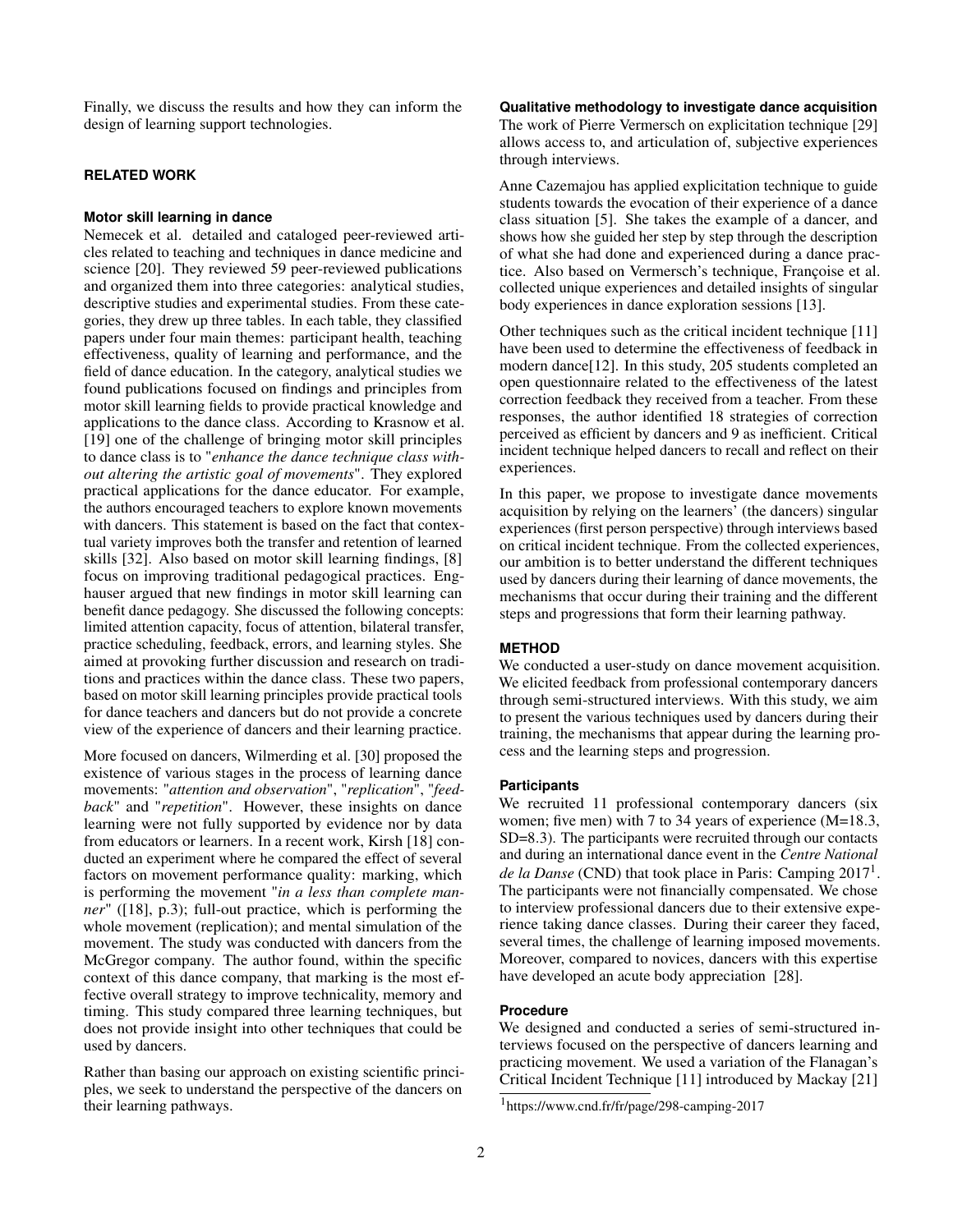for HCI, and subsequently used as an input to design [2] and evaluation [15]. Critical Incident Technique facilitates participants recalling situations and describing why they may be atypical. We applied the technique and asked the participants at the beginning of the interview to recall the last time they had to learn a new dance movement in order to retrieve specific examples and avoid generic answers. The interviews were built around 4 topics through 4 main questions:

- Learning Steps: "*Can you explain how you learn a dance movement step by step? What is the most important step?*"
- Movement Transformation: "*Do you make any changes in your movements during the training and why?*"
- Understanding of the learning endpoint: "*When do you consider the movement to be learned?*"
- Using additional information: "*Are you using any cues or feedback to learn the movement?*"

Each interview was conducted face to face in different venues in France (8 in Paris and 3 in Toulouse) and lasted for approximately 30 minutes.

# **Analysis**

We recorded audio and took handwritten notes during the interviews. We performed a grounded theory analysis [14] from the corpus of the data collected in order to identify, analyse and report concepts within the data from the interviews. The first author transcribed the interviews. Then, two of the authors of the paper read the transcription and highlighted relevant strategies reported by the participants on their learning process of dance movement. This highlighting process produced the 'initial codes' of the data.

We annotated the initial codes on post-its using words from the participants' subjective verbalization. We displayed the post-its (physical annotations) on a large plane surface and grouped those related to each other (see example in Figure 1). Displaying 'post-its' added flexibility, allowed collaboration between the authors, and enabled us to cross-verify our coding, annotations, and clusters. Each cluster formed a concept that we named with terms that summarize them. We finally grouped the concepts into larger categories. These categories are complementary and provide a way of articulating the data collected and the concepts identified. These categories offer a vision of a dancer's learning journey. In the example depicted in figure 1, each column represent a concept, the '*post-its*' in top of each row represent the name of each concept (Observation, Imitation, marking and segmentation), post-it below are summaries of dancers' sentences. These 4 concepts represent the category Techniques of Learning.

Following [6], we did not wait until data were completely collected to begin the data analysis. We followed three iterations: the first iteration was performed on responses from the first 4 participants, then we iterated on the following 4, and lastly we performed the analysis with responses from the last 3 participants. These iterations allowed us to refine our analysis twice, to verify it with further participants and to guide subsequent data collection. For example, after the 4th interview, in



Figure 1. First iteration of the grounded analysis. Initial codes from the interviews are clustered in column. A term on top of each column is generated to describe the concept described by the codes, such as observation, or imitation. A category can then be defined gathering this set of four concepts.

order to retrieve more specific data on variations, we refined the questions "*Do you use the variations of your movement to learn more easily?*" to "*Do you make any changes in your movements during training and why?*".

In the following, we anonymised the interviews and refer to the dancers as participant 1 to 11, denoted by P1 to P11.

# **RESULTS**

We identified several concepts that we were consistently able to elicit from the dancers. These responses were grouped into two categories. The first category, termed *techniques of learning*, groups the concepts that are actions that dancers may decide to use. For instance, imitation (the replication of the target movement) is a learning technique. The second category, termed *learning progression*, brings together the concepts of steps and mechanisms that take place over time. In this section we first describe the concepts within each category: *techniques of learning* and *learning progression*.

# **Techniques of learning**

During the learning process, dancers use various techniques that consist of specific actions that allow them to acquire movements. We identified the following concepts as techniques: *observation, repetition, imitation, marking, segmentation, mental simulation* and *personal adaptation*.

# *Observation*

All of the participants reported the observation of the movement as the very first action of the learning process. A dancer can observe the movement according to several levels of detail. The participants mentioned that they observe "*the energy*" (4/11), "*the rhythm*" (4/11), "*the space*" (4/11), "*the direction*" (P6,P10), "*the impulse*" (P3), "*the form*" (P9), "*the musicality*" (P11), or "*the orientation*" (P10). Observation is an iterative action and is carried out throughout the learning process:

I'm trying to see the big picture, I'm looking at it from different angles. You are brought to see it [the movement] several times. The first look is a global look, I look at the energy, the situation in space, the most important ones. My second look will focus on the details and see how the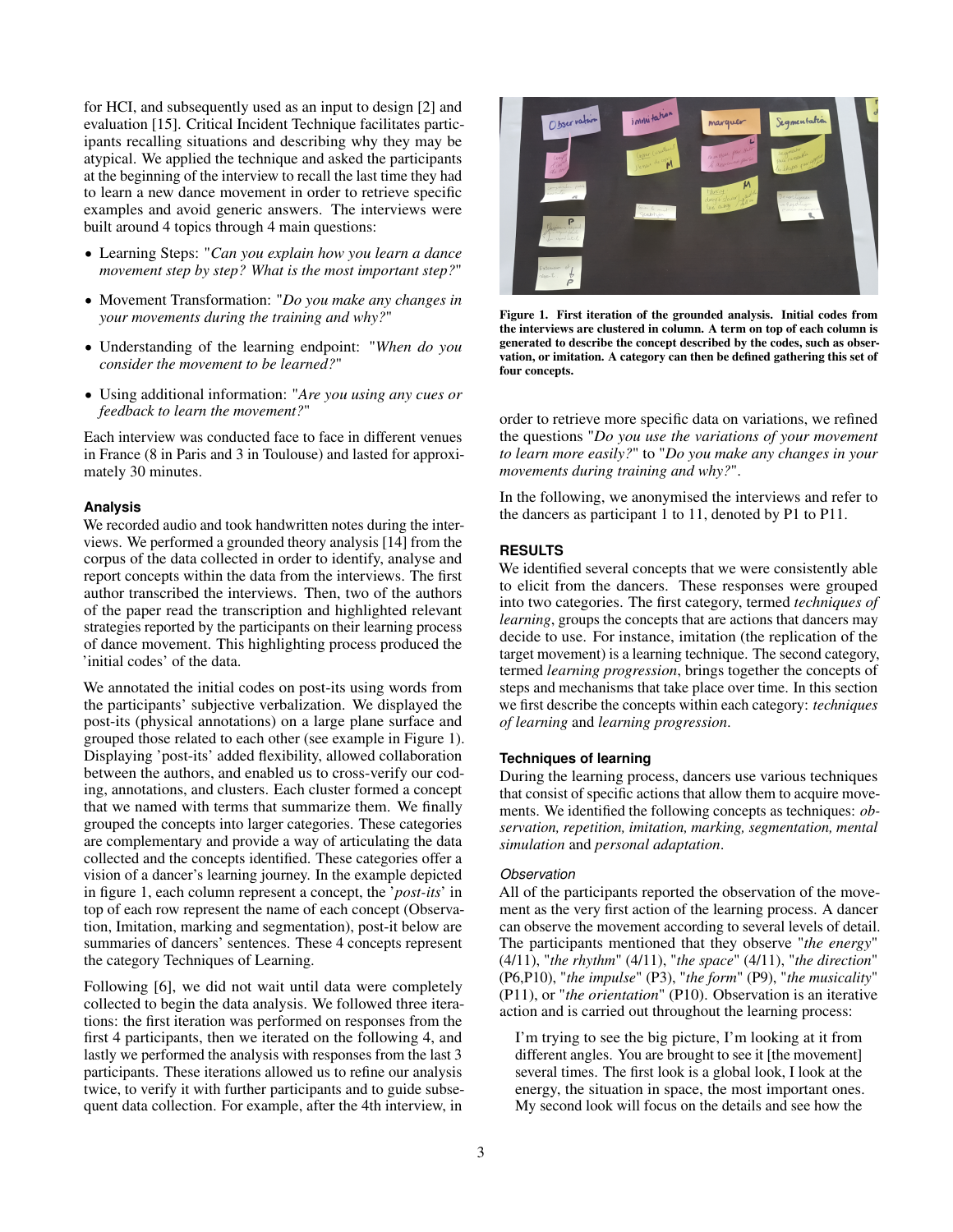energy flows, what is the initiation of the motion in the phrase. (P3)

A dancer can also observe various isolated elements that contribute together to the global movement.

Firstly it's observation, I observe the teacher, the dancer or the choreographer. I observe the movement and then I try to understand, how the movement is technically constructed, then I look at the rhythm, the musicality, the energy. (P11)

#### *Repetition*

Dancers constantly mentioned repetition as the way to progress in learning. For P11, the movement becomes automatic thanks to repetition: "*we do it several times until it becomes an automatism*". The repetition of a movement can last several days; P5 mentioned 4 to 5 days to reach the perfect movement. P7 describes the repetition of the movement as longitudinal to the learning that can "*last as long as you want*" (P7) and depends on the "*level of requirement*" (P7).

#### *Imitation*

All participants try to imitate the reference movement identically "*The most similar possible, otherwise it's not the same. I'm trying to make the repetition as accurate as possible until it's assimilated.*" (P1). The criterion of success is based on how similar the movement is to the reference in its global form.

# *Marking*

More than half (7/11) of the participants reported that they decompose the reference movement to work independently on "*space*" (P5, P6, P7, P9), or "*time*" (P7, P9). P2 described starting their training with a smaller movement, with less energy or with one part of the body. P8 compared marking to "*sketching the movement*".

There are also other parameters to adjust, when realizing a choreography, there are others dancers, the space I use, the one we share, the time I have and the one we share. And I want to work on these things in isolations. That's why the movement is therefore marked. (P7)

# *Segmentation*

More than half (6/11) of the participants reported to decompose the reference movement into smaller sequences. (P8) "*I will work on elements in isolation and repeat them, more often the problematic ones*". These isolated sequences must be understood here as temporal segments of the reference movement that have a clear beginning and end. Segmentation can be used to isolate problematic sequences, work on them separately and recombine the whole movement: "*I'm going to work and repeat elements separately, often those that are problematic.*" (P7).

#### *Personal adaptation*

Five participants mentioned the use of personal adaptation. We call *personal adaptation* the explicit variations used to make a movement easier to execute. *Personal adaptations* appear when the dancer has difficulties to produce a movement. In this case, the dancer can modify the movement to make it

easier to perform, for example, P7 mentioned a fall to the ground she was not able to perform in time because of her height. She used her hands even though they were not part of the reference movement.

#### *Mental simulation*

Three participants refer to mental simulation to support movement memorization. Instead of physically executing the movement, dancer can mentally simulate the movement: "*sometimes, during the evenings, in bed, I like to go over the whole piece but, in my head. I see myself dancing*" (P5).

Figure 2 depicts these techniques with regards to the reference movement to be learned.



Figure 2. The different techniques used by the dancers during dance movement acquisition. In the task of learning a new movement (purple square on top), the dancer uses movement observation, imitation, marking, mental simulation, segmentation and variations (see descriptions in text).

#### **Learning progression**

Our second category reveals the progression in learning dance movements. We identified the following concepts: *analysis*, *integration*, *fluidity*, *personalization* and *implicit variations*.

# *Analysis*

All the participants reported that the first step in the learning of dance movement is an analysis step that includes several actions ranging from observing the movement to replicating it. Importantly, the actions of the dancers seem to be made with the goal of reducing the complexity of the movement at the beginning and gradually increasing it:

In the beginning, it's just the frame. As I move forward, elements will be added. I'll do it chronologically. I refine every movement. (P6)

Therefore, complexity seems to be understood as the level of detail in the movement, which is increased from a coarse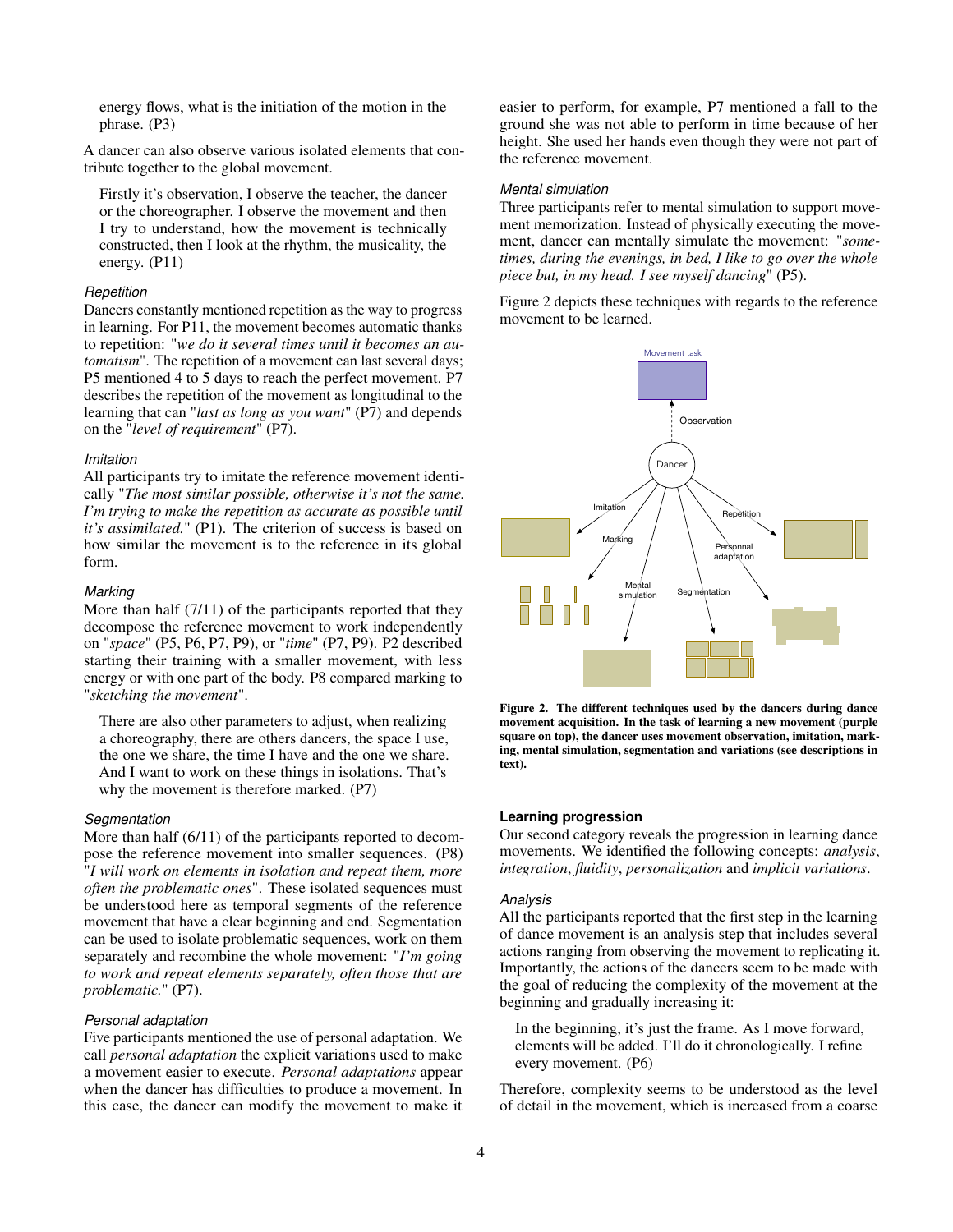analysis, "*the frame*" (P6), to further refinements through the addition of details.

#### *Integration*

Almost all participants (10/11) reported that, through repetition, the movement gradually becomes integrated into the body. The word "*integration*" was used to refer to an incorporation of movement at the cognitive level but also at the motor level. A movement is perceived as being learned when the cognitive load, exerted by the dancer during the movement execution, is reduced:

[I know that I integrated a movement] when I can reproduce it naturally. Naturally, because the movement is inside of my body. I don't need to think about it anymore. It's more the body that goes and realizes the movement. (P3)

#### *Fluidity*

Movement integration was reported by the dancers through the resulting movement qualities: "*natural*" (P7, P3), "*fluid*" (P3) or "*organic*" (P2). Most of the dancers (6/11) reported that movement has been integrated when it is smooth, fluid and they don't have to think about it:

You know a movement when it is integrated into your body and you don't need to think anymore. When you don't think about it, when it comes out smoothly, just by pressing the start button. (P7)

#### *Personalization*

Seven participants reported personalizing the movement. This relies on changes that the dancers apply to appropriate the movement according to their individualities such as body characteristics or expressive range. Personalization is the moment when dancer can "*deconstruct, deform and give qualities*" (P11), "*bring his own touch*" (P1) or "*doing it according to your body your ability, your sensation and your feeling*" (P9). According to P4, this step has an active role in learning: "*There is no learning without appropriation*". One of the characteristic of personalization is the use of specific explicit variations. Seven participants reported adding explicit variations only when the movement is integrated. We call *expressive variations*, these explicit variations used by a dancer as a means of expression. P2 stated that *expressive variations* are a way to go beyond what they have learned in dance classes, to "*step outside the framework of dance class*" and "*take liberties*". These variations bring "*different intensities, subtleties, movement qualities or interpretations*" (P2).

#### *Implicit variations*

Almost all participants (8/11) reported that implicit variations appear all along the process of dance movements acquisition. These variations perceived by participants are non-volitional actions, in other word, variations that are not controlled by the dancers. P8 perceived them as personal body signature "*We all have some kind of body signature that is different from others*" (P8). These signatures characterize the dancer and are present across the different steps of learning "*To some extent, there are always changes brought to the movements. Movements are transformed because different bodies produce it.*" (P7). P2 argues that it takes years of practice to shape a

body and that this shaping has an effect on the movement: "*It takes years of repetition, the body is forming and there's body memory.*". Finally, dancers also perceived that the movement has an inherent trial-to-trial variability.

The movement moves all the time even when you feel like you're learning the same thing, it's never fixed... The same movement won't be the same thing. Because you matter, your body. As a dancer you evolve. (P11)

#### **DISCUSSION**

In this paper, we reported on how expert contemporary dancers describe the way they learn new dance movements, and precisely the learning techniques in play (such as observing, imitating, marking etc) and the way they progress throughout their learning journey.

Learning techniques highlighted by dancers are diverse: from movement observation to explicit variations of the same movement. Altogether, these techniques can be seen as a set of "tools" that dancers can use in practice in order to learn a new dance movement. Interestingly, these techniques operate as variations on the initial movement: marking allows for representing the movement into more compact keyframed actions; segmentation allows for representing parts (or segments) within the movement; while explicit variations allow for changes in amplitude, dynamics or qualities. Previous work in motor skill learning has shown the benefit of variation on retention and transfer [22, 24, 25], which has also been examined in expressive musical performance [4], but never in dance. Also it is worth noting that most of these previous studies have primarily focused on spatio-temporal variations of movement and were not taking into account more complex movement variations such as variations in dynamics or in segments performed. We believe that these results shed light on interesting research directions on the beneficial effect of heterogeneous movement variations on motor learning.

Another result is the elicitation of the learning progression through different phases. Phases in skill development have already been identified in previous work, especially through the well-established behavioral model proposed by Fitts and Posner [10]. Their model includes three main stages in motor skill development: a cognitive stage, an associative stage and an autonomous stage. Our findings on dancers' learning steps are consistent, yet extend, this model. The analysis step identified from dancers' interviews seems to encompass the cognitive and the associative stages: dancers analyze which movement to perform and how to execute it. The integration of movement corresponds to the autonomous phase proposed in the model: a phase characterized by a fluid, reliable, efficient movement and a reduced cognitive load. However, the personalization step does not directly fit Fitts and Posner's model. We believe that movement personalization is a critical step, as reported by the dancers, although its role in motor skill acquisition remains largely unexplored.

Among the highlighted phases, integration is the moment where the dancer "*does not need to think about it anymore*" and can be viewed through the lens of the notion of *embodiment*. In the theory of embodied cognition, objects manipulated in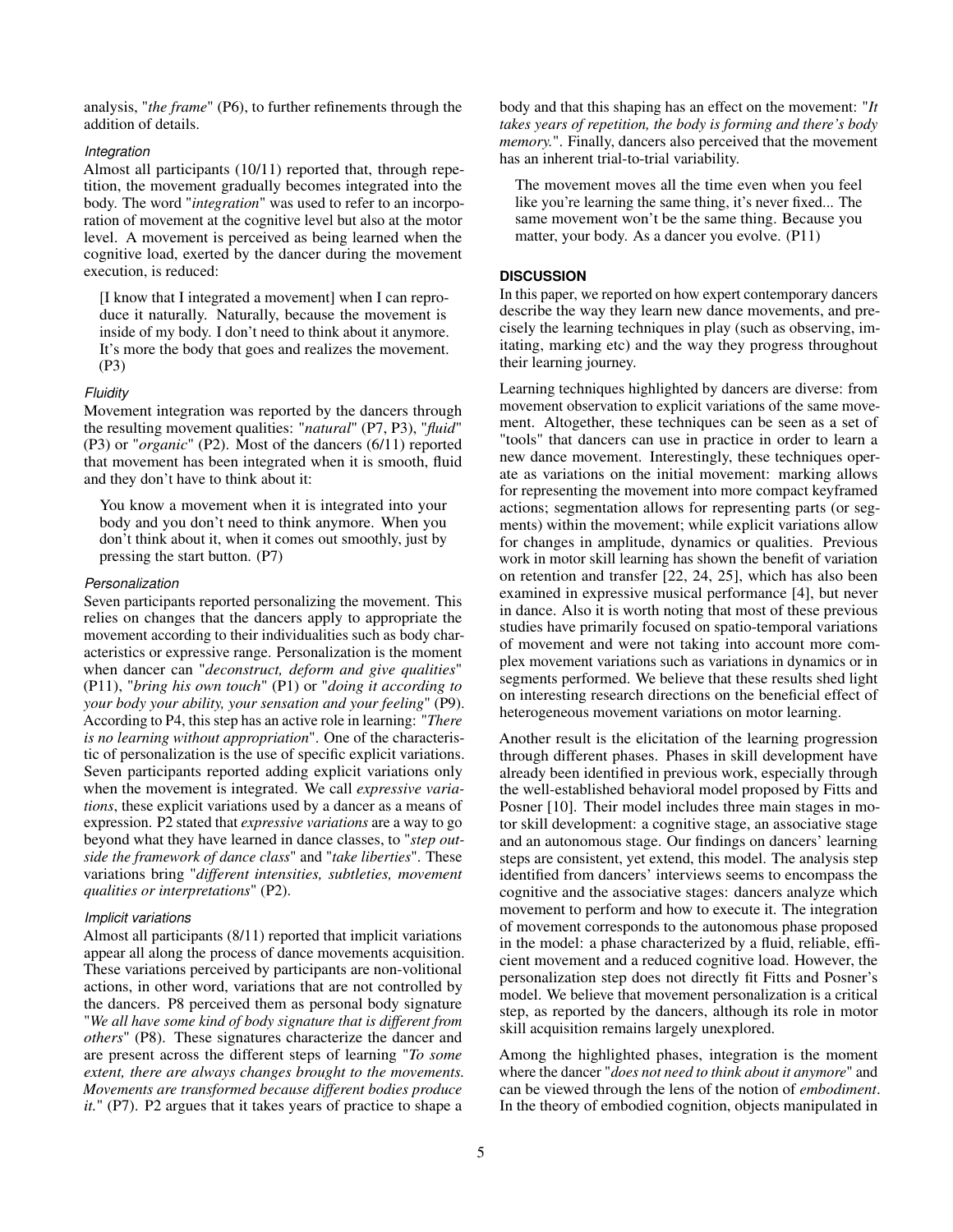goal-oriented movements become, through practice, absorbed into the body schema, (i.e. they become an extension of the body [23]). In dance, the movement is reflexive, meaning that the goal of the movement is the movement itself [27]. We can thus relate the moment of integration with the phenomenon of embodiment: it corresponds to the "switch" during which the movement is absorbed and the cognitive load required for movement execution is reduced. From our results, this movement integration is perceived by dancers a posteriori, that is to say once the movement is integrated. They perceive how movement execution is facilitated and requires less cognitive load.

Finally, from what we have seen in our study of a particular community of dancers, the learning practice seems to be composed of multiple iterative processes. Dancers iterate between the learning techniques. They also iterate between steps within the learning progression. For instance, in the analysis phase, there is a back and forth between observation and repetition. Iteratively, dancers build movements by removing or adding segments and details. There seems to be also iterations between steps. For example, a dancer may want to deconstruct or refine an integrated movement. To do so, they may go back to an analysis step. This suggests that a successful practice in dance relies on a complex schedule of techniques and iterations. This leads us to believe that further investigation into whether the learning practices of dancers are necessarily composed of multiple iteration.

In motor skill acquisition, it is sometimes taken for granted that practice is based on full movement performance. Indeed a common experimental paradigm for the study of motor learning is based on motor task repetition and variation of certain factors of practice [26, 31]. While this is relevant for a certain class of motor tasks, in dance, our results suggest that a richer repertoire of practice techniques exist. Such repertoire has been built by dancers in order to achieve the performance of the "dance a movement". In related work, Kirsh has already shown that professional dancers are using marking as a way to rehearse previously learned movements [18]. In this paper, we shed light on a broader set of techniques whose impact on learning may be significant and would require a more thorough investigation.

#### **TOWARDS LEARNING-SUPPORT TECHNOLOGIES**

The methodology proposed in this paper is based on firstperson perspective and investigation of experience. We have shown that such methodology, when applied to dance movement learning, is a powerful tool to elicit learning techniques and progression among expert dancers. But the methodology used in this paper has also been shown to be a insightful tool in interaction design (see for instance [16]). Indeed, if we consider the interviewee (the dancer) as a potential user of an interactive system, such methodology allows us to place the experience of the user at the center of the design process of such system.

More precisely, driving the dancer towards a specific experience (of movement learning) helped highlight difficulties and solutions found by dancers at that moment. To do this, we used a technique based on the critical incident technique. Applied

in this context, critical incident technique helps identify breakdowns and solutions leading to opportunities for design [21]. In this section we propose to present elements of the results as insights for the design of dance movement learning-support technology.

One important aspect stemming from our results is the variety of techniques used by dancers to acquire a new movement. As we mentioned previously, while dancers seem to use all, or a good part of, these techniques, the way they use them and their ordering seem to remain unique to each dancer. We see this use of learning techniques as a way to drive the design of a learning-support tool towards a modular, toolkit-based software. Elements of the toolkit that would accompany and facilitate certain techniques could be used in an order specified by the user. In our previous work, we have shown that such a toolkit can be easily used by designers and novice practitioners to build movement-based sonic interactions [2].

The idea of a toolkit where dancers can use modules the way they would like sheds light on an important feature of such technology: their capacity to be appropriated. A system should not only support movement analysis features but also movement personalization by allowing the dancers to "*step outside the framework*", as described by one of the dancer. As Dix stated, "*we might not be able to design for the unexpected but we can design to allow the unexpected*" [7]. We believe that this could be afforded by allowing variations in the input movements through adaptive interactive systems that are deployable in real-world situations such as dance studios. While input movement variations are usually discarded in interactive systems in order to improve between-user generalizability.

recent approaches propose to use such explicit variations as interaction technique [3, 1]. This is motivated by the need to augment the expressive bandwidth of movement-based interaction techniques. We embrace these approaches and argue for considering explicit and implicit variations in the design of systems supporting motor skill acquisition.

#### **CONCLUSION**

This paper contributes to a better understanding on how professional contemporary dancers train and master dance movements. Our aim is to use our findings, grounded in dancers' practice, to fuel further research in dance skill learning. First we identified a set of techniques that participants consistently reported during learning. Second, we presented a progression in the learning of dance movement composed of three steps: *analysis*, *integration* and *personalization*. We discussed our two main findings independently and show how they are complementary. Our work suggests that movement dance skill acquisition relies on practice involving heterogeneous variations of the same movement. This result provides an empirical foundation to further research in dance science but also provides insights for the design of learning-support interactive technologies.

#### **ACKNOWLEDGMENTS**

This project has received funding from the European Union's Horizon 2020 research and innovation programme under the Marie Sklodowska-Curie grant agreement No 659232, from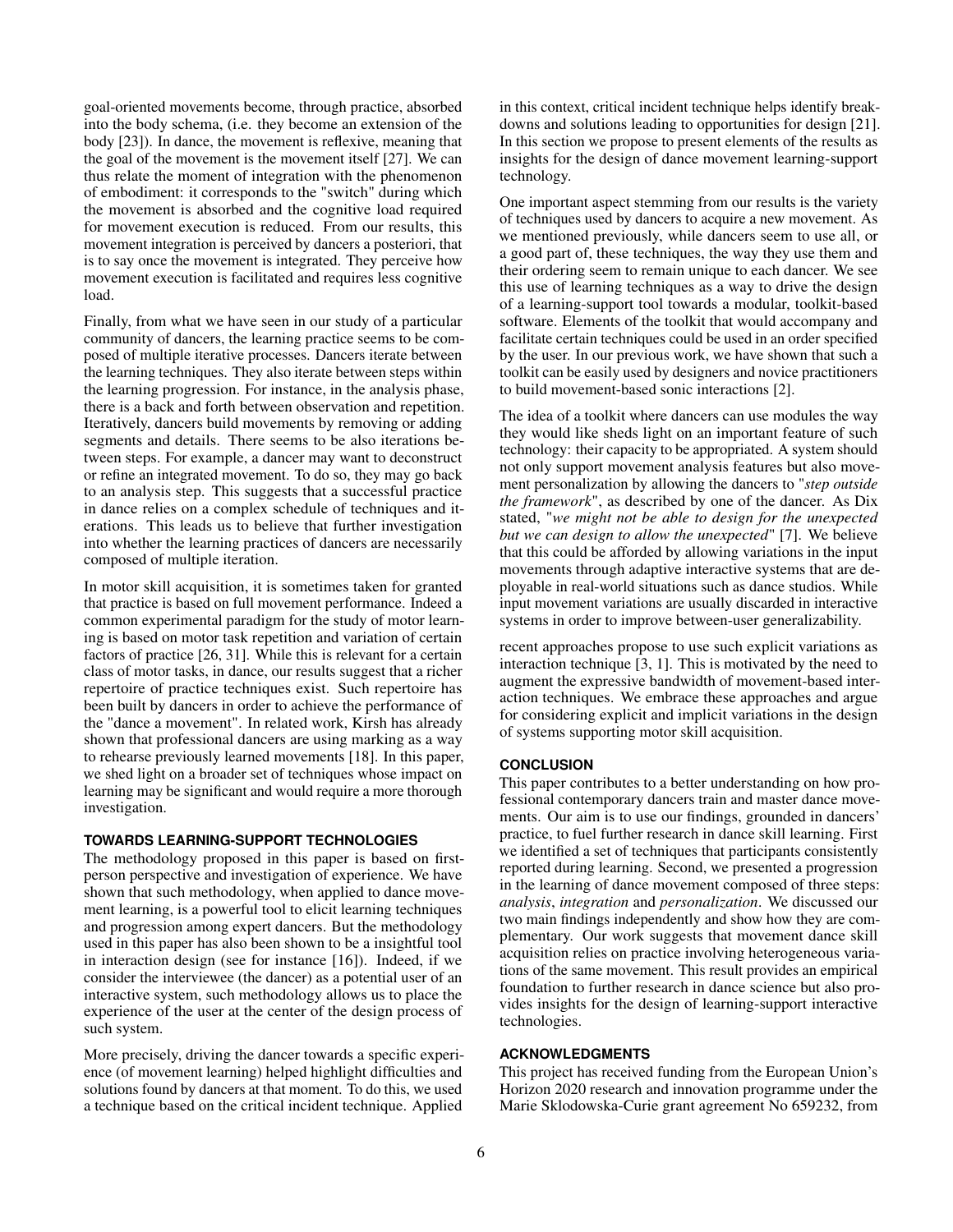European Research Council (ERC) grant n° 321135 CRE-ATIV: Creating CoAdaptive Human-Computer Partnerships. We thank Marcelo Wanderley and all the study participants for their involvement.

# **REFERENCES**

- 1. Jessalyn Alvina, Joseph Malloch, and Wendy E. Mackay. 2016. Expressive Keyboards: Enriching Gesture-Typing on Mobile Devices. In *Proceedings of the 29th Annual Symposium on User Interface Software and Technology (UIST '16)*. ACM, New York, NY, USA, 583–593. DOI: <http://dx.doi.org/10.1145/2984511.2984560>
- 2. Baptiste Caramiaux, Alessandro Altavilla, Scott G. Pobiner, and Atau Tanaka. 2015a. Form Follows Sound: Designing Interactions from Sonic Memories. In *Proceedings of the 33rd Annual ACM Conference on Human Factors in Computing Systems (CHI '15)*. ACM, New York, NY, USA, 3943–3952. DOI: <http://dx.doi.org/10.1145/2702123.2702515>
- 3. Baptiste Caramiaux, Nicola Montecchio, Atau Tanaka, and Frédéric Bevilacqua. 2015b. Adaptive gesture recognition with variation estimation for interactive systems. *ACM Transactions on Interactive Intelligent Systems (TiiS)* 4, 4 (2015), 18.
- 4. Christine E Carter and Jessica A Grahn. 2016. Optimizing Music Learning: Exploring How Blocked and Interleaved Practice Schedules Affect Advanced Performance. *Frontiers in Psychology* 7 (2016).
- 5. Anne Cazemajou. 2014. L'explicitation comme pédagogie phénoménologique et support de créativité en danse. (01 2014).
- 6. Ji Young Cho and Eun-Hee Lee. 2014. Reducing confusion about grounded theory and qualitative content analysis: Similarities and differences. *The Qualitative Report* 19, 32 (2014), 1.
- 7. Alan Dix. 2007. Designing for appropriation. In *Proceedings of the 21st British HCI Group Annual Conference on People and Computers: HCI... but not as we know it-Volume 2*. BCS Learning & Development Ltd., 27–30.
- 8. Rebecca Enghauser. 2003. Motor Learning and the Dance Technique Class: Science, Tradition, and Pedagogy. *Journal of Dance Education* 3, 3 (2003), 87–95. DOI: <http://dx.doi.org/10.1080/15290824.2003.10387235>
- 9. K Anders Ericsson, Ralf T Krampe, and Clemens Tesch-Römer. 1993. The role of deliberate practice in the acquisition of expert performance. *Psychological review* 100, 3 (1993), 363. DOI: <http://dx.doi.org/10.1037//0033-295X.100.3.363>
- 10. Paul Morris Fitts and Michael I Posner. 1967. Human performance. (1967).
- 11. John C Flanagan. 1954. The critical incident technique. *Psychological bulletin* 51, 4 (1954), 327.
- 12. Sylvie Fortin. 1988. La technique des incidents critiques pour cerner l'efficacité des feed-back de correction en danse moderne. 14 (01 1988).
- 13. Jules Françoise, Yves Candau, Sarah Fdili Alaoui, and Thecla Schiphorst. 2017. Designing for Kinesthetic Awareness: Revealing User Experiences Through Second-Person Inquiry. In *Proceedings of the 2017 CHI Conference on Human Factors in Computing Systems (CHI '17)*. ACM, New York, NY, USA, 5171–5183. DOI: <http://dx.doi.org/10.1145/3025453.3025714>
- 14. Barney Glaser. 2017. *Discovery of grounded theory: Strategies for qualitative research*. Routledge.
- 15. H. Rex Hartson and José C. Castillo. 1998. Remote Evaluation for Post-deployment Usability Improvement. In *Proceedings of the Working Conference on Advanced Visual Interfaces (AVI '98)*. ACM, New York, NY, USA, 22–29. DOI:<http://dx.doi.org/10.1145/948496.948499>
- 16. Kristina Höök, Baptiste Caramiaux, Cumhur Erkut, Jodi Forlizzi, Nassrin Hajinejad, Michael Haller, Caroline Hummels, Katherine Isbister, Martin Jonsson, George Khut, and others. 2018. Embracing First-Person Perspectives in Soma-Based Design. In *Informatics*, Vol. 5. Multidisciplinary Digital Publishing Institute, 8.
- 17. Janet Karin. 2016. Recontextualizing Dance Skills: Overcoming Impediments to Motor Learning and Expressivity in Ballet Dancers. *Frontiers in Psychology* 7 (2016), 431. DOI: <http://dx.doi.org/10.3389/fpsyg.2016.00431>
- 18. David Kirsh. 2013. Embodied Cognition and the Magical Future of Interaction Design. *ACM Trans. Comput.-Hum. Interact.* 20, 1, Article 3 (April 2013), 30 pages. DOI: <http://dx.doi.org/10.1145/2442106.2442109>
- 19. D.H. Krasnow and Steven Chatfield. 1996. Dance science and the dance technique class. 4 (01 1996), 162–172.
- 20. Sarah M. Nemecek and Steven Chatfield. 2007. Teaching and Technique in Dance Medicine and Science: A Descriptive Study with Implications for Dance Educators. 7 (10 2007).
- 21. Wendy E Mackay. 2002. Using video to support interaction design. *DVD Tutorial, CHI* 2, 5 (2002).
- 22. Richard A Magill and Kellie G Hall. 1990. A review of the contextual interference effect in motor skill acquisition. *Human movement science* 9, 3 (1990),  $24\overline{1} - 289.$
- 23. Alva Noë. 2004. *Action in perception*. MIT press.
- 24. Richard A Schmidt. 1975. A schema theory of discrete motor skill learning. *Psychological review* 82, 4 (1975), 225.
- 25. John B Shea and Robyn L Morgan. 1979. Contextual interference effects on the acquisition, retention, and transfer of a motor skill. *Journal of Experimental Psychology: Human Learning and Memory* 5, 2 (1979), 179.